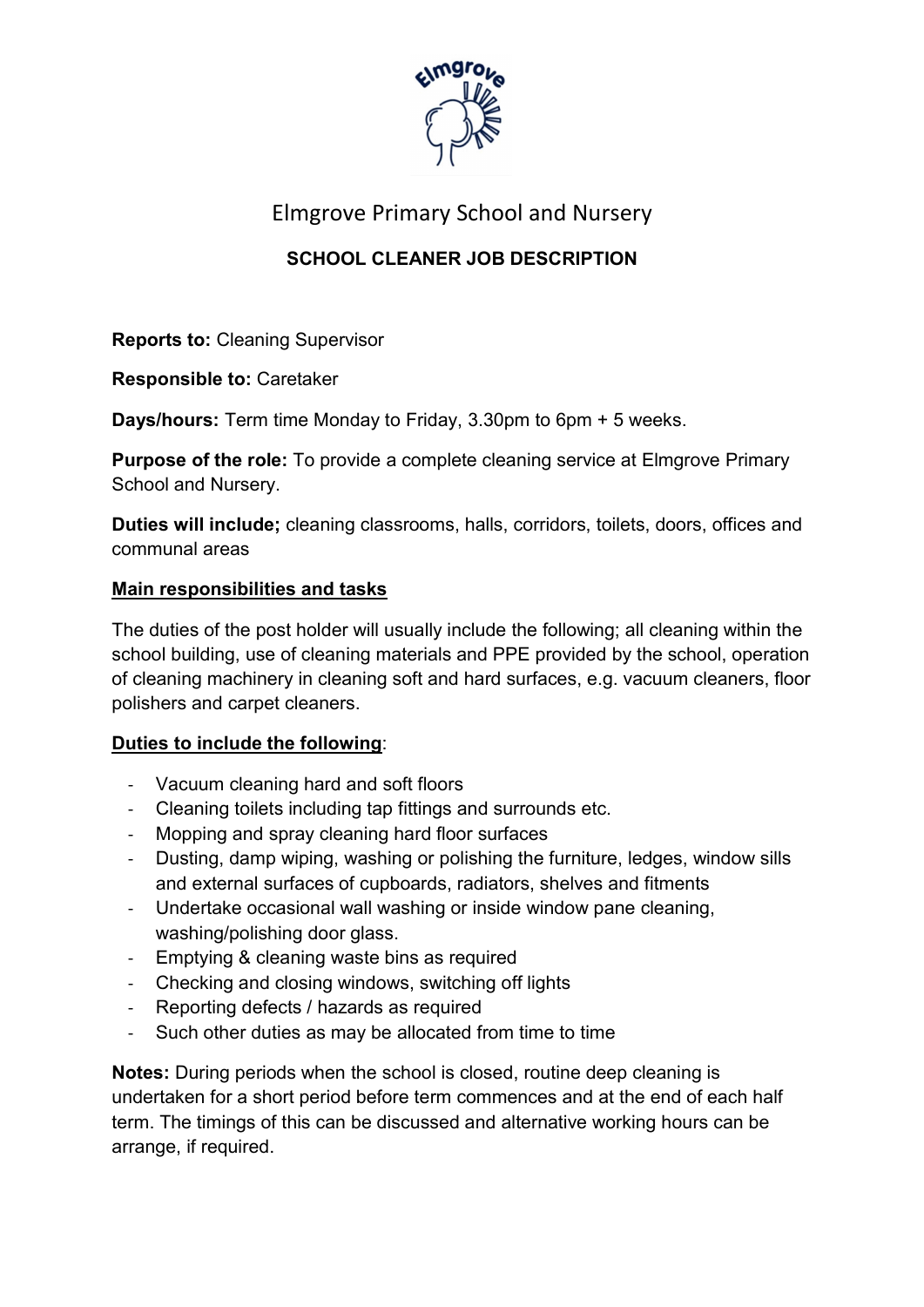

# Elmgrove Primary School and Nursery

## **Job Specification**

|                                                             | <b>Essential</b>                                                                                                                                                                                                                                                                                                                                                                   | Desirable                                                                                                                |
|-------------------------------------------------------------|------------------------------------------------------------------------------------------------------------------------------------------------------------------------------------------------------------------------------------------------------------------------------------------------------------------------------------------------------------------------------------|--------------------------------------------------------------------------------------------------------------------------|
| Educational<br>achievements,<br>qualifications and training | $\triangleright$ Able to communicate<br>clearly and follow<br>instructions<br>$\triangleright$ Agreement to<br>undertake a Disclosure<br>& Barring check                                                                                                                                                                                                                           |                                                                                                                          |
| Job related knowledge,<br>aptitude and skills               | Ability to prioritise work<br>$\blacktriangleright$<br>and work in an<br>organised manner<br>Ability to manage time<br>➤<br>$\triangleright$ Willing to undertake<br>training course that are<br>relevant to the duties of<br>the post or are required<br>for Health and Safety<br>reasons<br>$\triangleright$ Willingness to maintain<br>confidentiality on all<br>school matters | $\triangleright$ Experience of cleaning<br>$\triangleright$ Some knowledge of<br>Health & Safety within<br>the workplace |
| <b>Equal Opportunities</b>                                  | $\triangleright$ An understanding of<br>and commitment to<br>equality of opportunity                                                                                                                                                                                                                                                                                               |                                                                                                                          |
| <b>Personal Qualities</b>                                   | Ability to communicate<br>➤<br>with a wide range of<br>people<br>Initiative and the ability<br>$\blacktriangleright$<br>to work without<br>supervision<br>$\triangleright$ But also to work as<br>part of a team<br>Be flexible to changing<br>➤<br>demands of the post<br>$\triangleright$ Take pride in a job well<br>done<br>Willingness to work<br>➤<br>flexibly on occasions  | $\triangleright$ Be happy, have a<br>sense of humour                                                                     |
| <b>Physical &amp; Presentation</b>                          | $\triangleright$ Must be in good health<br>Must be of smart<br>➤<br>appearance with<br>excellent personal<br>hygiene standards                                                                                                                                                                                                                                                     |                                                                                                                          |